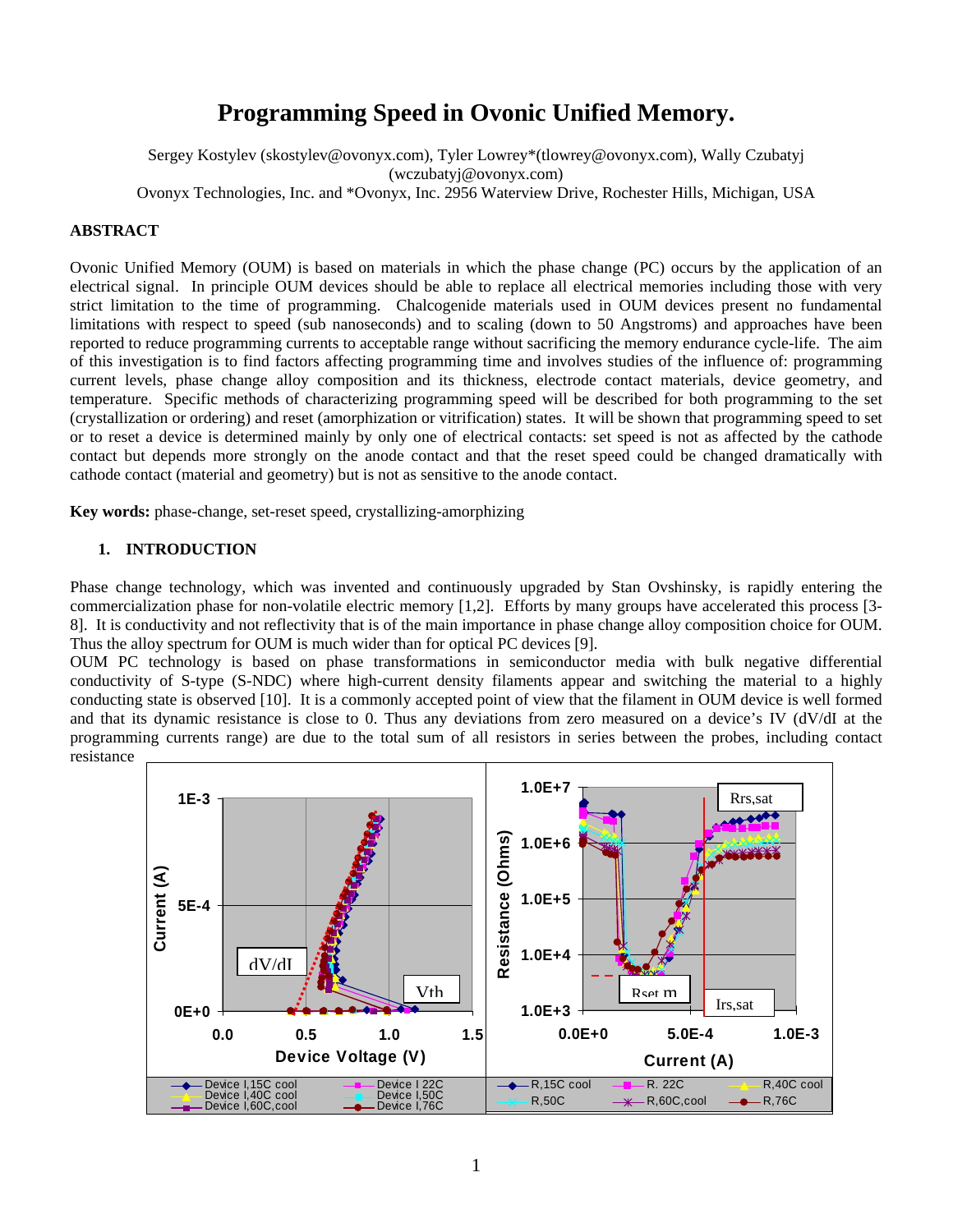## **Fig.1 RIVs of typical OUM device for a break-down layer (BDL) device with 225 alloy and Carbon contacts**.

With known contact material resistivity and device geometry, dV/dI often coincides with calculated values of the contact resistance and its value doesn't depend on chalcogenide (GST) thickness and temperature. Some variations that do occur can be lumped into an interface resistivity change.

Fig.1 shows typical resistance-current and current-voltage characteristics (RIVs) of an OUM device at different temperatures. These devices are of the "break-down type" which we described previously [11]. We use the data presented for introductory purposes and to establish some definitions. The current value corresponding to the reset resistance (Rrs) saturation (red line) is Irs,sat, and the value of resistance at the RI curve minima (dashed line) shows the set resistance (Rset) which is a low electrical field measurement of the sum all of the resistors between the probes: Rset and the contact resistance, dV/dI. We define Rchalc,min as Rset,min - dV/dI, where dV/dI is measured from the slope of the I-V curve from about 50 to 100% of the reset current (due to possible non-linearity).

In optical memory the programming energy is delivered directly to the phase change media through its surface by a laser beam. In electrical memory devices it is delivered by an electrical signal through metallic or semi-metallic contacts [12,13,15]. S-NDC enhances the role of inhomogeneities [15,16]. The rest of this paper describes the relationship between these parameters and programming speed.

# **2. EXPERIMENTS**

Four different type devices were used in the following experiments. The structure of the legacy ECD breakdown type and the offset pore type were reported previously [4]. In addition, we also report on data from more recent Ovonyx processed devices made by e-beam lithography and with break-down layers.

## **Measurement Method for RESET SPEED**

We typically measure reset speed by applying optimized SET pulses and vary the width of optimized RESET pulses as shown in Figure 2a. The optimized amplitudes are obtained from RIVs measured on similar devices. The data are collected by varying the reset pulse width (10ns - 500ns) with its amplitude as a parameter. The low field device resistance is measured with a small DC bias after each pulse. Finally, RESET SPEED is defined as a ratio of Ireset at which Rrst on Rrst vs. Wreset falls below 20ns to Irs,sat from Fig.2b. In other words, we define reset speed as the ratio of Irs at which Rrs vs. Wrs crosses the demarcation line Wrs=20ns to Irs,sat (Fig.1). The lower this number, the faster is the reset speed.





#### **Universal Measurement Method for SET SPEED**

We describe the SET SPEED method schematically in Figure 3a. A fixed reset amplitude and pulse width is applied with a fixed amplitude and increasing SET PULSE width. Since the device starts out SET, the target value for a set resistance, Rset,target, is reached almost immediately. Next the RESET amplitude is increased (RESET pulse width remains fixed through out the test) and it takes wider and wider set pulses to SET the device because it is being reset more and more. The target SET resistance is determined as: Rset,target =  $10^{\circ}$  {log(Rset) + [log(Rrs/Rset)]/6 }. The SET-PW required to set below the Rset-target is plotted vs. Irs together with the RI curve and is shown in Figure 5b.Saturated values of Rrst are determined from the device RIVs, and thus Irst, sat and Irs, sat  $+20\%$  "over-reset" are determined.

#### **Fig.3 Set speed test scheme (a) and example of raw data (b)**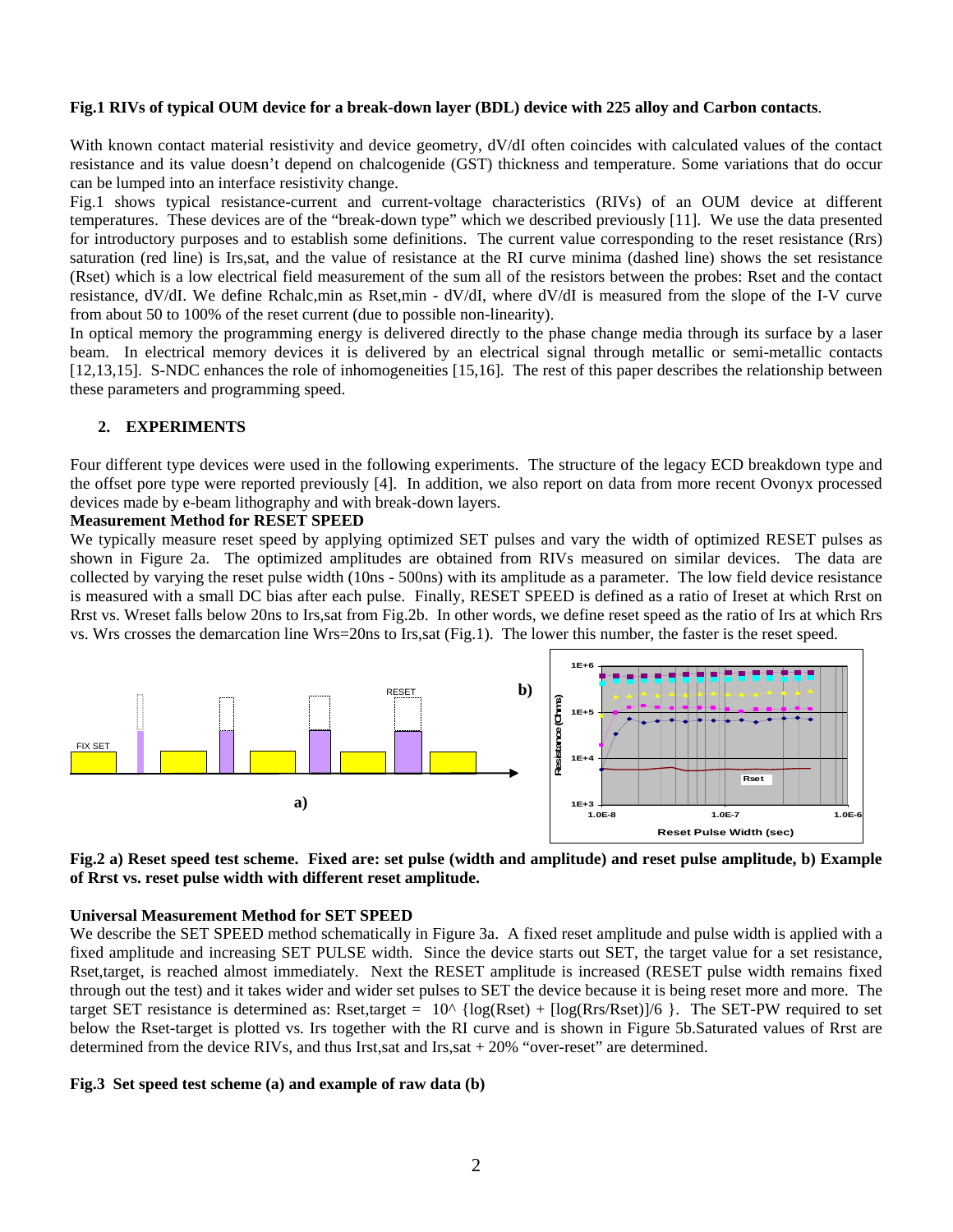

#### **3. RESULTS and DISCUSSION**

We now present results of an experimental study of phase change kinetics from amorphous to crystalline transitions for various GeSbTe film thicknesses, ranging from 13 to 100 nm. First we show that the reset resistance of a pore device can be calculated from the geometry presented by an up side down cone with truncated top. Its resistance is given by:

 $R = (\rho^*d)/(\pi^*r(r+d/tg\alpha))$ , where r is the radius of bottom contact, d is the GST thickness and  $\alpha$  is related to spreading and is taken to be  $45^\circ$ .

Fig.4 a, shows experimental data and the scaling of Rreset,sat with GST thickness. As can be seen, Rrst,sat fits the above expression with a pore diameter of  $2r = 2000$  Angstrom. Scaling of the threshold voltage of switching of reset devices with GST thickness [14] also verified that the whole thickness of the device was involved in the phase transition. On the other hand, set resistance after subtraction of dV/dI doesn't scale with thickness of GST. This suggests the presence of higher low-field resistivity layer independent on GST thickness.



**Fig.4 Calculated and experimental Rrs,sat and Rset – dV/dI vs. GST thickness** 

We now turn to the "time to crystallize," as defined by the set pulse width needed to set the device to a target level from a given starting RESET resistance, which is shown in Fig.5. Starting with a nearly SET device the required set pulse width rises almost exponentially: Wset = Wset,min.exp(GRrs), (where G is characteristic conductance) with some intermediate saturation and finally vertically at seemingly the same Rrs. The rise in SET pulse width is seen when the remaining volume fraction of crystallites in the device decreases. We believe the vertical rise in pulse width appears at reset resistance corresponding to the loss of nuclei, e.g. no remaining crystallites.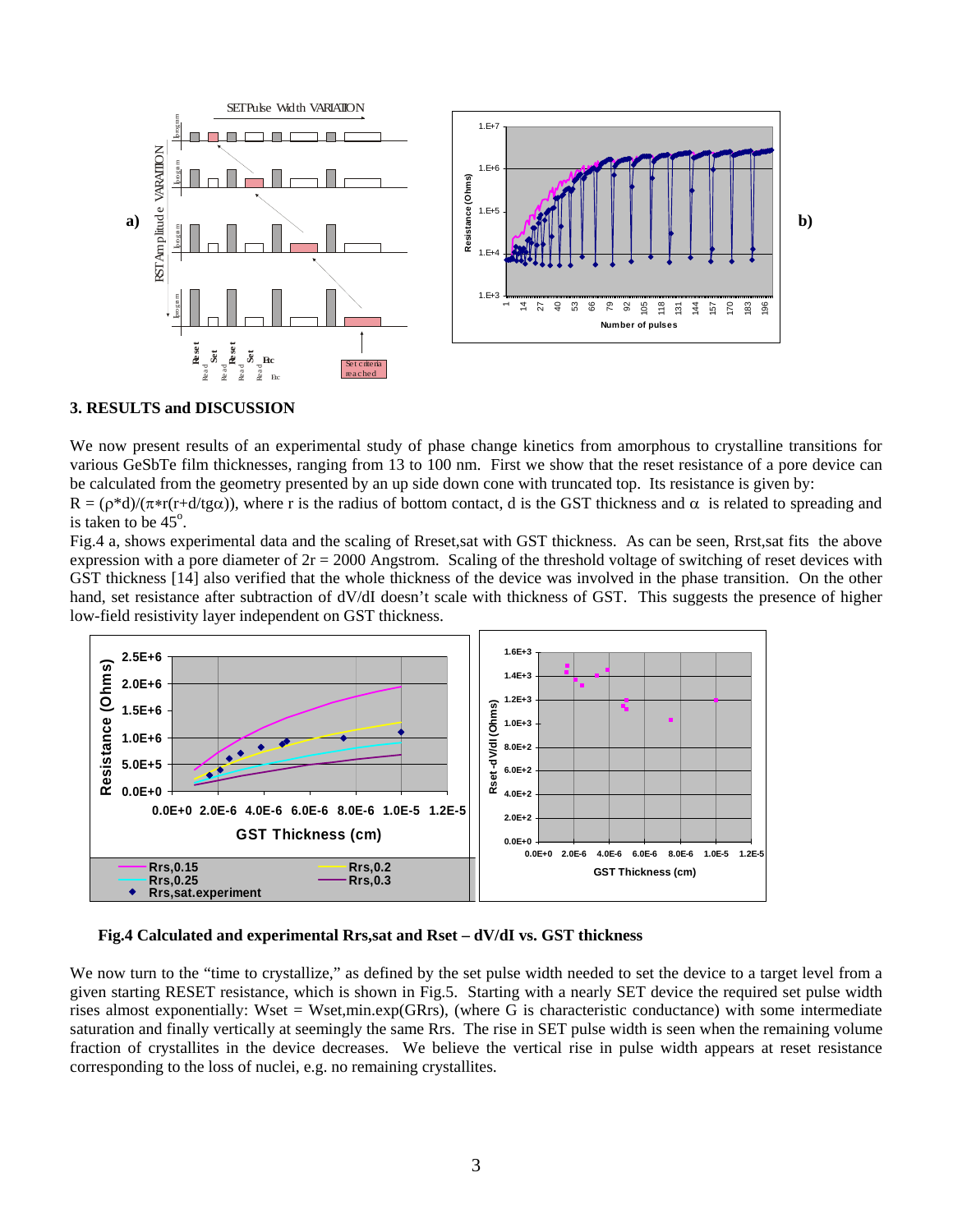Previously we reported [14] that Wset,min scales with chalcogenide thickness and this allowed us to suggest that crystallization front propagates through the bulk of GST between contacts along the current path with approximate speed of 600cm/sec. So on one hand Rchalc,min doesn't scale with GST thickness and on the other hand crystalline material seems to propagate from one contact to another. These two observations taken together suggest that the region mostly responsible for Rset is located at one of contacts. We believe the dominant component of Rset is located at the top electrode interface and crystalline material serves as a virtual contact to it. The effective area of the virtual contact to this interface will depend on low-field resistance of interface and Rset,target. Higher interface resistance larger is the volume fraction of crystalline material. Lower Rset,target also demands higher volume fraction of crystalline material. These volume fractions will be



**Fig.5 Set pulse width dependence on reset resistance (a) and on programming current (b). BDL device with C-C contacts** 

higher than in a case with no resistive interface present. Thus the presence of a resistive interface reduces shunting effect of crystalline "needles" on the amorphous dome.

**Contact material, device geometry, and alloy effects.** Figures 6a and 6b and Figures 7a nd 7b show reset and set resistance vs. corresponding pulse width and amplitude for two different types of devices made with the same chalcogenide alloy but with different geometries and different contact materials. The inserts show the devices schematically with materials and geometry of contacts.

Comparing these two figures we note the dramatic difference in the RESET characteristics between the two device types. In the BDL devices Rrst shows no dependence on reset pulse width and varies ONLY with the reset pulse amplitude. In another words BDL device demonstrates that in the range of pulse width 30ns – 10ms only the pulse power programs the device into a reset state and defines the Rrst value.

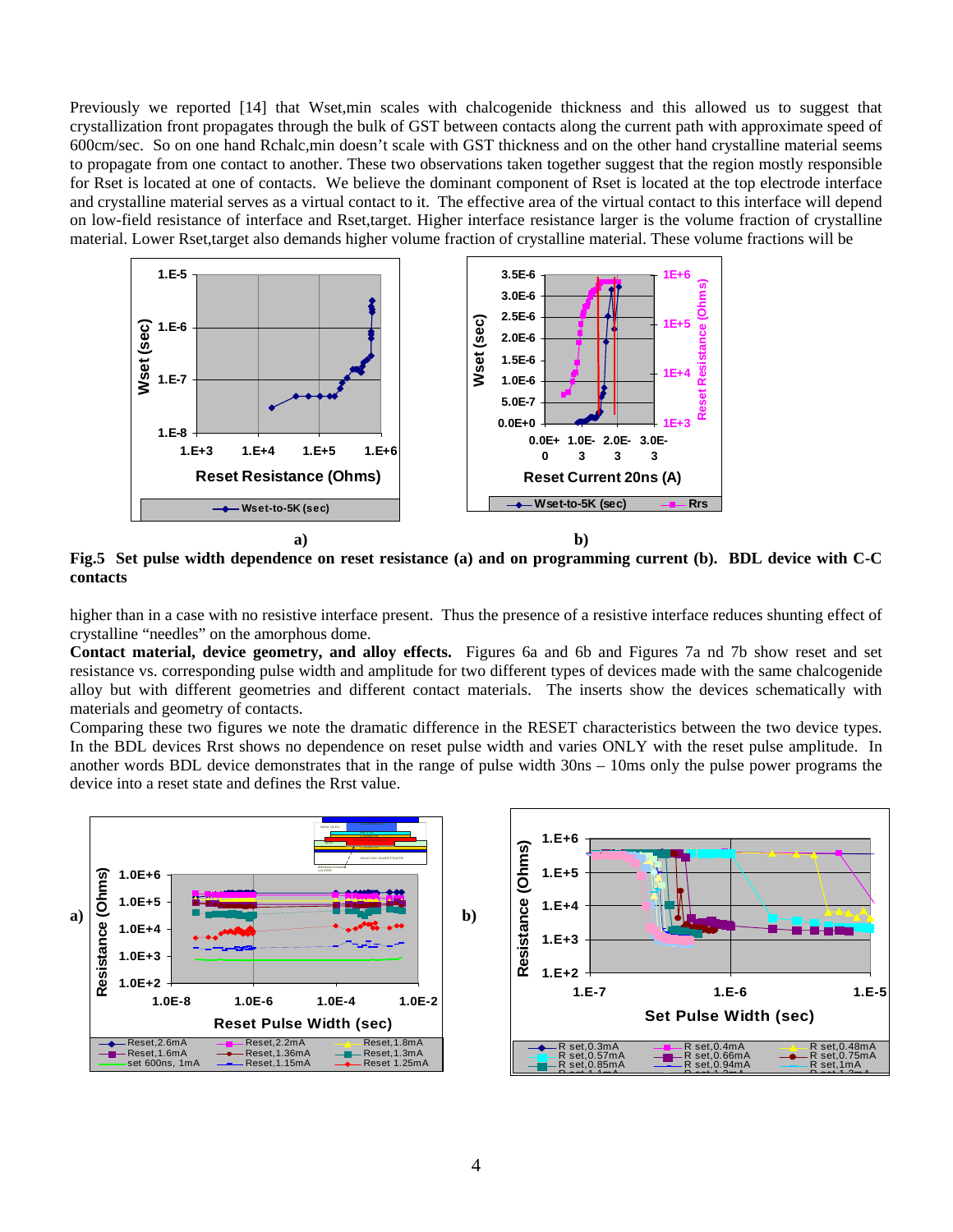## **Figure 6 a) Reset resistance vs. Pulse width for different reset current for a break-down device with C-C contacts, and b) Set resistance vs. set pulse width and amplitude (Iset) at fixed reset**

In the lateral offset device the RESET data is completely different. Here, a certain pulse width time for a full Rrst level is easily seen and depends on the amplitude of the pulse AND the pulse width.

With high enough programming current, RESET speed on both type of devices is similar.

Set behavior of these two groups is also distinct and is very similar if set current was chosen to be on the left-hand side of RI Ith<Iset<Imin, where Ith is threshold current of switching, Imin is a current corresponding to a minima of RI. a) b)



**Fig. 7 a) Reset resistance vs. Pulse width with different reset current for a lateral device with TiAlN bottom and TiW top contacts, and b) Set resistance vs. set pulse width and amplitude (Iset) at fixed reset.** 

What can modify the set speed of OUM device? It is natural to assume that if we provide a low resistance (ohmic) contact electrode interface, that Rset, Vh, and Wset will be reduced. There are several alternatives; change the alloy composition with the same contact materials, change the contact material, introduce an ohmic intermediate low R contacting layer between the GST and electrical contact, or a combination of these.

Table 1 presents some experimental data.

| <b>ALLOY</b>      | Bottom Electrical   | Top        | Wset at Irs, sat | Wset at 1.2Isat | Reset speed:     |
|-------------------|---------------------|------------|------------------|-----------------|------------------|
|                   | Contact (BEC)       | Electrical | (sec)            | (sec)           | 20ns<br>Irs, min |
|                   |                     | Contact    |                  |                 | $/Irs$ , sat,    |
|                   |                     | (TEC)      |                  |                 |                  |
| 225 old BDL       | C                   |            | $3e-7$           | $3e-6$          | 0.4              |
| 225 old lateral   | TiAlN $2m\Omega$ cm | <b>TiW</b> | $3e-7$           | $2.8e-6$        | 2.7              |
| <b>225 FF BDL</b> | TiAlN $5m\Omega$ cm | Ti-TiN-Ti  | $3e-8$           | $7e-8$          | 1.2              |
| $LRA*$ FF BDL     | TiAlN $5m\Omega$ cm | Ti-TiN-Ti  | $1.5e-8$         | $4e-8$          | 1.35             |
| LRA FF BDL        | TiAlN-C             | Ti-TiN-Ti  | $2e-8$           | $4e-8$          | 1.1              |
| LRA E-beam        | C                   | C-MoN      | $4e-8$           | $5e-8$          | 1.2              |
| LRA E-beam        | MoN                 | $C-MoN$    | $5e-8$           | $2e-7$          | 1.5              |

\* LRA – Low Resistivity phase change Alloy

From the above data we can make the following conclusions. Changing to a lower resistance alloy improves set speed especially at 1.2Irs,sat. The bottom contact material and resistance has less influence on Set-speed. Addition of a Ti layer to the top contact greatly improves set speed. This is likely related to Ti incorporation into the 225 film coupled with providing a good ohmic upper contact (weak interface). Reset speed is little affected by top contact modifications but depends on the conductivity of the bottom contact and the memory alloy. Conductivity of LRA is higher and reset speed is faster even with C-C contacts.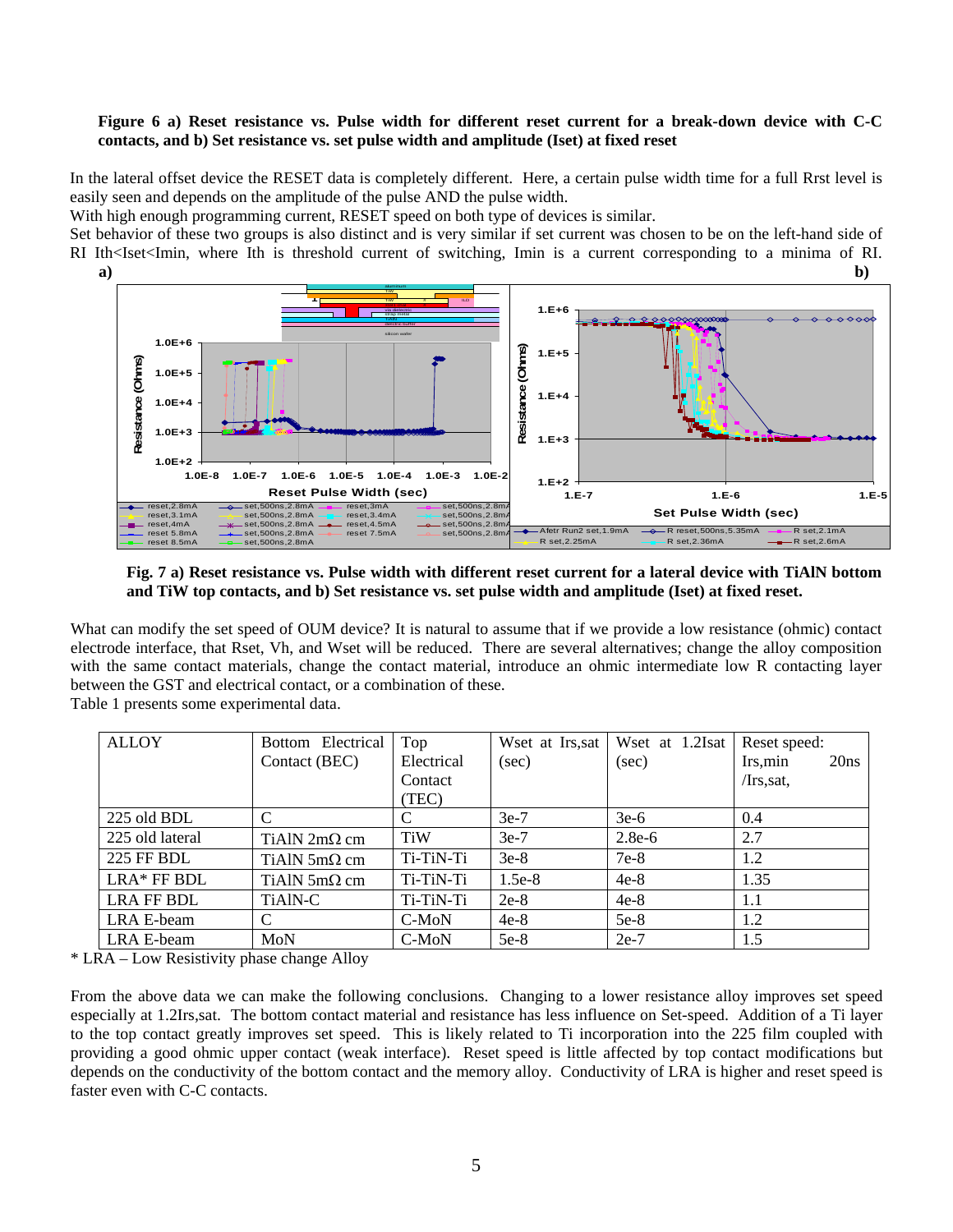Polarity. With very weak or no interface resistance, a small crystalline filament would be enough to shunt the device and Rset should scale with GST thickness. The positive contact interface area could be changed in asymmetrical devices by changing polarity of programming and read voltage by swapping probes. Indeed numerous examples on C-C BDL devices and direct contact devices show that changing the polarity almost immediately (after the first reset event) brings a significant change in Rset value. We believe this is due to an effective change of interface area (due to device asymmetry).



## **Fig.8. Positive and negative polarity RIs of wired BDL device with C-C contacts**

## **Temperature dependence of programming speed**

The reset resistance varies with temperature because carrier generation in the GST is an activated process. Therefore, when we look at Figure 9a we see different starting reset levels. As the pulse width to SET is increased at each temperature, each of the curves drops down to the SET level. The SET speed, defined as the pulse width needed to reach a certain resistance level, decreases with temperature – the device becomes faster.



Fig. 9 a) SET speed vs temperature and b) RESET pulse width dependence in a temperature range 10 – 90<sup>o</sup>C for a **BDL device with C-C contacts and incorporating 225 alloy.** 

Rset - dV/dI, Iset, and Irs are practically independent on temperature. Increasing of programmed resistance is accompanied with a continuous rise in activation energy;

Set pulse width decreases with increasing T with activation energy ranging from 0.05 to 0.3 eV (Fig. 9a) For C-C contact devices Reset pulse width is independent on T in a range 20nsec – 10msec (Fig. 9b)

## **Forming of C-C contacts**

For completeness, we add data to show that carbon contacts are quite unique as electrode materials. The uniqueness is based on FORMING, or the change of CARBON from a relatively resistive material to a highly conducting one, but only in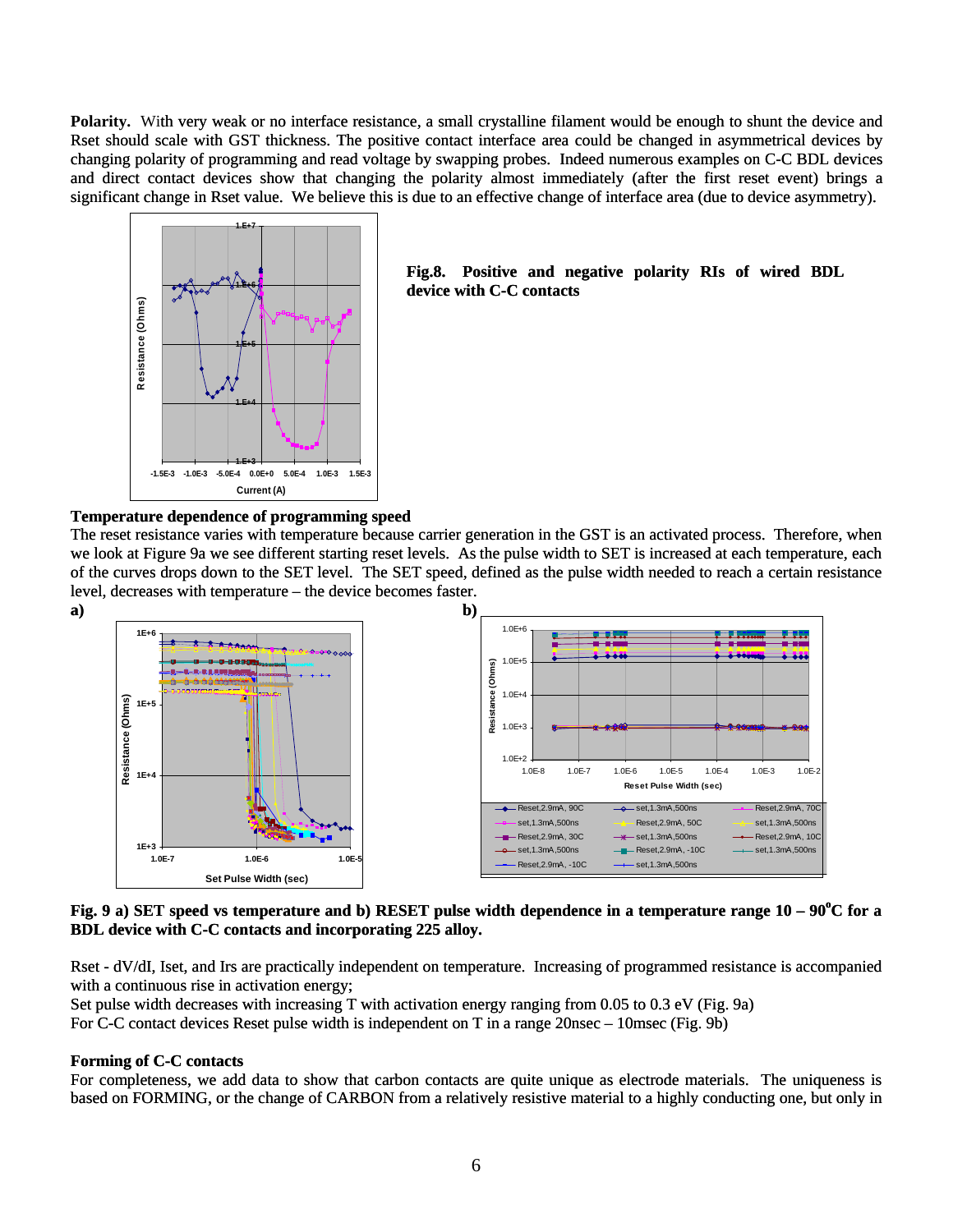the vicinity of the contact region. Joule heating by passing current through a C-SiNx-C stack causes the change. The SiNx acts as a break-down layer which localizes the device operation to the vicinity of the break-down. Figure 10 shows that as current passes through the device, it becomes more and more conductive and that the change is permanent. Staring at 1e6 ohms, a breakdown occurs at 2mA (about 3v) and the device changes to 1e4 ohms. Further increase in current cause the devices to drop to 1e3 and finally to 100 ohms. Annealing these devices at 350C for 72hrs (Table 2) results in no further changes. Also annealing virgin devices at low temperatures of 350C does not cause them to be as conductive. We thus conclude that we have FORMED the carbon in the vicinity of the break-down region where programming temperatures reach 650-700C. This provides the benefit of isotropic heat conduction, much higher normal to the surface than lateral, helping to effectively thermally isolate the device. This experiment suggests that Carbon contacts ONLY change resistance along the current path and stay more resistive both electrically and thermally away from the current path. Thus lateral heat losses through contact thickness are minimized and we believe this is what makes the difference between C-C BDL devices and TiAlN bottom contact lateral devices. Note that reset speed improves (faster) if bottom contact uses TiAlN with higher resistivity.





| Virgin            | Resistance        | <b>Resistance</b> of the same |  |
|-------------------|-------------------|-------------------------------|--|
| resistance.       | after<br>an       | devices after annealing       |  |
| Wafer A2          | application<br>of | $\int$ at 350 C for 72 hours  |  |
| $(C-SiNx-C)$      | electrical        | (slow cooling)                |  |
|                   | pulses            |                               |  |
| 1.96e6.           | 444               | 511                           |  |
| 1.25e6            | 3.46e4            | 23.42e4                       |  |
| 8.15e5            | 1.5e4             | 1.4e4                         |  |
| 1.56e6            | 210               | 289                           |  |
| 2.7e6             | 814               | 886                           |  |
| 1.7e <sub>6</sub> | Left virgin       | 1.3e <sub>5</sub>             |  |
| 1.2e6             | Left virgin       | 9.1e4                         |  |
| 1.4e6             | Left virgin       | 9.4e4                         |  |
| 9,6e5             | Left virgin       | 8.5e4                         |  |

## **4. Conclusions**

Rrst scales with GST thickness but Rset minus dV/dI doesn't. Rset-dV/dI is interface resistance at low field. The PC alloy crystalline regions are ONLY a virtual contact to the top electrode interface. Wset is not just a crystallization time but also a time for the crystalline region to reach a certain volume and make wider contact to the electrode interface to meet Rset,target criteria. This interface is located at the top contact of the device and when we make it weaker (less resistive) with top contact or alloy material we increase the set speed. Polarity experiments also show the location of interface resistance. Reset speed is defined mostly by lateral heat losses through the bottom contact and adjacent GST as shown by experiments with lateral conductive contact device and with lower resistivity material. OUM devices could be programmed with higher set speed if the interface resistance is reduced (less resistive) either by choosing "Ohmic" top contact or using lower resistivity memory alloy. Both should sustain multiple thermal cycling without oxidation or morphology changes. Higher reset speed of OUM devices is possible when lateral heat losses of a bottom contact and a chalcogenide material adjacent to bottom contact are minimized. A very useful property of amorphous carbon is its ability to undergo an unidirectional change of resistivity only along the current path. This makes Carbon desirable for bottom electrode contacts. Top electrode contact material should be chosen based on the conductivity of a memory alloy adjacent to it to minimize low-field interface resistance.

## **REFERENCES**

- 1. S.R.Ovshinsky, "Reversible electrical switching phenomena in disordered structures", Phys.Rev.Lett. 21 (1968) 1450;
- 2. H.Fritzsche, "Why are chalcogenide glasses the material of choice for Ovonic switching devices", J.Phys.Chem.Solids, 68 (2007), 878.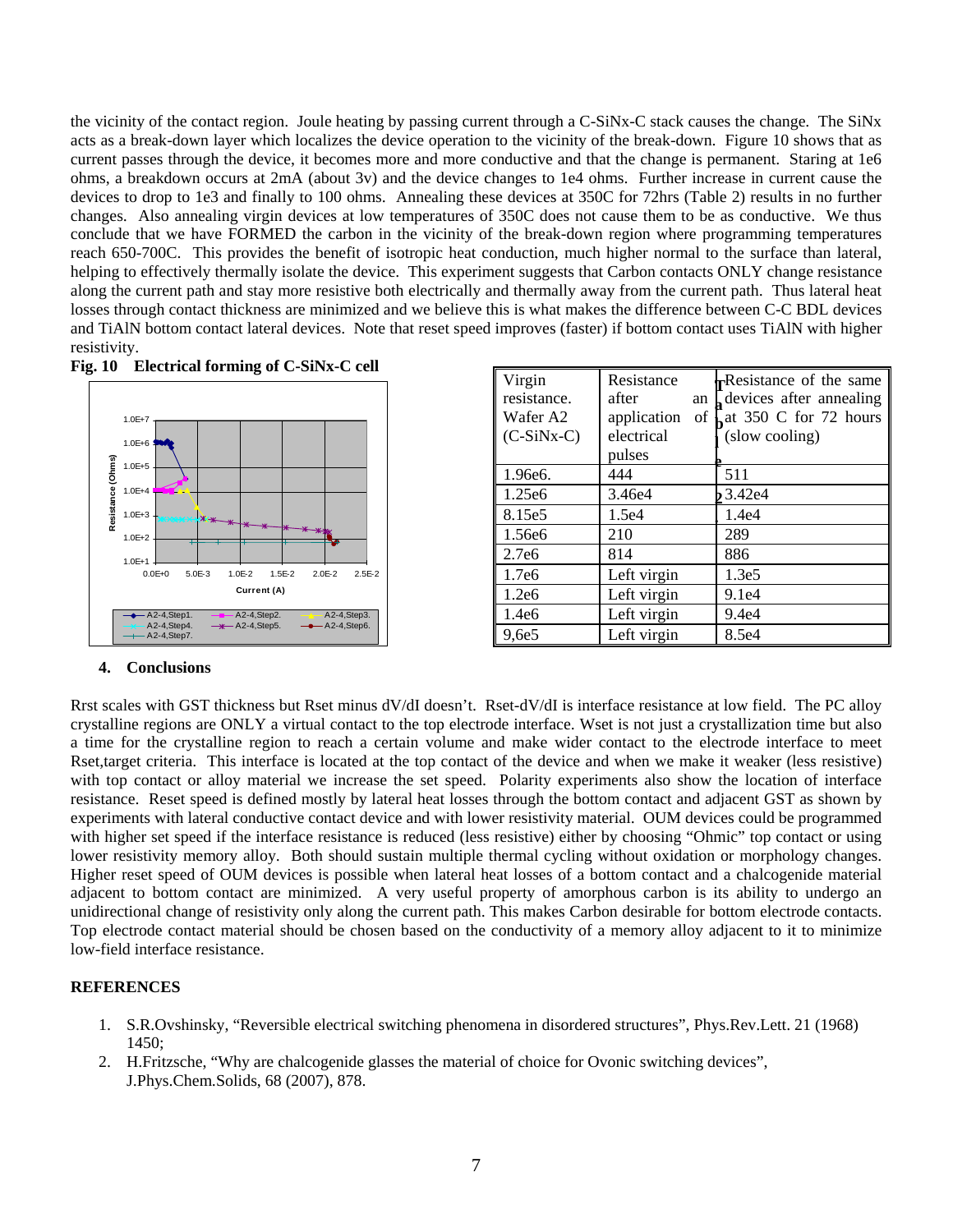- 3. S.Lai and T.Lowrey, "OUM-a 180nm nonvolatile memory cell element for stand alone and embedded applications", IEDM (2001);
- 4. J.Maimon et al. 'Chalcogenide based non-volatile memory technology", NVMTS, (2000)
- 5. T.Lowrey, et al., "Characteristics of OUM phase-change materials and devices for high-density nonvolatile commodity and embedded memory applications", MRS Symp. Proc. 803 (2004) 101;
- 6. R,Bez and G.Atwood, "Chalcogenide Phase change memory: scalable NVM for the next decade?", IEEE NVSMW(2006) 11;
- 7. S.Hudgens, "OUM nonvolatile semiconductor memory technology overview", MRS Symp. Proc. 918 (2006);
- 8. F.Pellizer et al., "A 90nm phase change memory technology for stand alone non-volatile memory applications",VLSI, (2006)
- 9. A. V.Kolobov, P.Fons, J.Tominaga, "Re-writable DVDs: what makes phase-change materials work the way they do", E\*PCOS (2006)
- 10. B.K.Ridley, "Specific negative resistance in solids", Proc.Phys.Soc. 82 (1963) 954;
- 11. W.Czubatyj, T.Lowrey and S.Kostylev, "Current reduction in Ovonic memory devices", E\*PCOS, (2006)
- 12. I.V.Karpov and S.A.Kostylev, "Set to reset programming in phase change memories", IEEE EDL, 27,(2006),808
- 13. C.W. Jeong et al., "Heater electrode engineering and analysis of series resistance in phase change memory", ICMTD (2007)
- 14. S.Kostylev, W.Czubatyj, "Ovshinsky effect in multiphase media with S-NDC", Physics and applications of disordered materials, (2002), 305
- 15. S.Kostylev and V.Shkut, "Electronic switching in amorphous semiconductors", Naukova Dumka, Kyiv, (1978) 203p;
- 16. S. Kostylev, I.Kodzhespirova and V.Shkut, "Switching due to local appearance of an S-type negative differential resistance", Sov.Phys.Semicond. 25 (1991), 1315.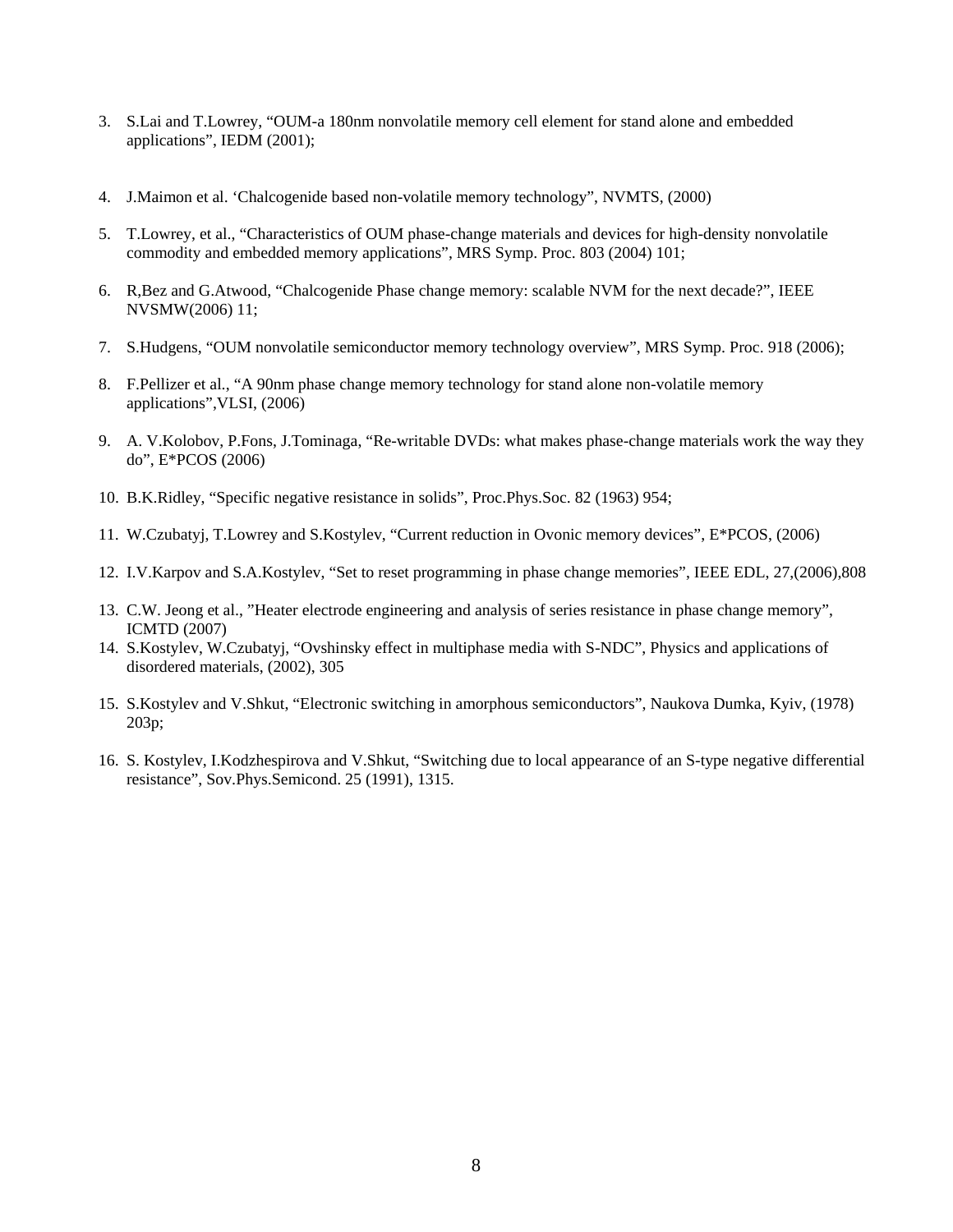#### **Biographies**

**Wally Czubatyj**, Director of Engineering – Ovonyx Technologies, Inc.

Wally Czubatyj was born in Germany in 1946. He got his PhD in Electrical Engineering from Wayne State University in 1977 and started his professional career at Energy Conversion Devices. As a research scientist, he pursued his interests in thin films, photovoltaics and chalcogenides with emphasis on microelectronic devices. After several years as a research scientist he became the program manager and then the director of the microelectronics group, where he was able to pursue novel device development. In the mid to late 80s, his interests changed from amorphous silicon for solar cell and display applications to chalcogenides for microelectronic applications in the switching and memory areas. His 1989 proposal to investigate devices based on new congruent crystallizing chalcogenide materials for radiation hard nonvolatile memory applications renewed interest in the electronic chalcogenide memory program where he has worked ever since. During the 1990's he led the effort at ECD to reduce the programming current in chalcogenide based memory devices and in 1999 he joined Ovonyx Inc. to pursue commercialization of these devices. At OTI he continues to research memory devices and materials as well as work toward development and commercialization of non-volatile memory products. He currently has 22 issued patents, 7 applied for and others pending.

#### **Tyler Lowrey,** President, Chief Executive Officer and Director – Ovonyx, Inc.

Mr. Lowrey has overall responsibility for the Company and its projects, alliances, outside investors, investments and dayto-day operations. The Company is chartered with commercializing chalcogenide phase-change nonvolatile memory devices that the Company calls Ovonic Unified Memory ("OUM"). He is the inventor/co-inventor of more than 100 U.S. patents related to semiconductor memories and more than 30 OUM-related patent disclosures. Mr. Lowrey has an extensive background in solid-state IC memories and their development, debug and ramp-up to high-volume competitive production. He served as a process engineer and device engineer and in mid-level and senior-level management positions at Micron Technology, a Fortune 500 memory producer. While at Micron, he was Vice President-Chief Technical Officer and Vice President-Chief Operating Officer as well as a director and Vice Chairman of Micron's board of directors. As part of the Company's joint development programs with the Company's licensees, Mr. Lowrey assists to evaluate, debug and optimize the processes, materials, devices and cell structures – with particular attention to processes and electrical characterizations. Mr. Lowrey is presently on the Board of Directors of Litel Corp.

**Sergey Kostylev** was born in Dnepropetrovsk, Ukraine. Received B.S. and M.S. in physics and mathematics and Ph.D. in physics of semiconductors and insulators (PSI) from Dnepropetrovsk state university, Ukraine in 1959 and 1966 respectively and Doctor of Science in PSI from Moscow Institute of Radio-electronics and Engineering of Academy of Sciences of USSR and the Highest Qualifying Commission of USSR in 1982.

**1959-1965;** Dnepropetrovsk University, Dnepropetrovsk, Ukraine. Research associate, Assistant professor. Flat solid-state image amplifier and TV-screen. Deposition of sublimed films of ZnS: Mn. Structure, electrical properties and electroluminescence of sublimed ZnS:Mn films. **1965-1966** Hull University, UK. Research Associate. The role of